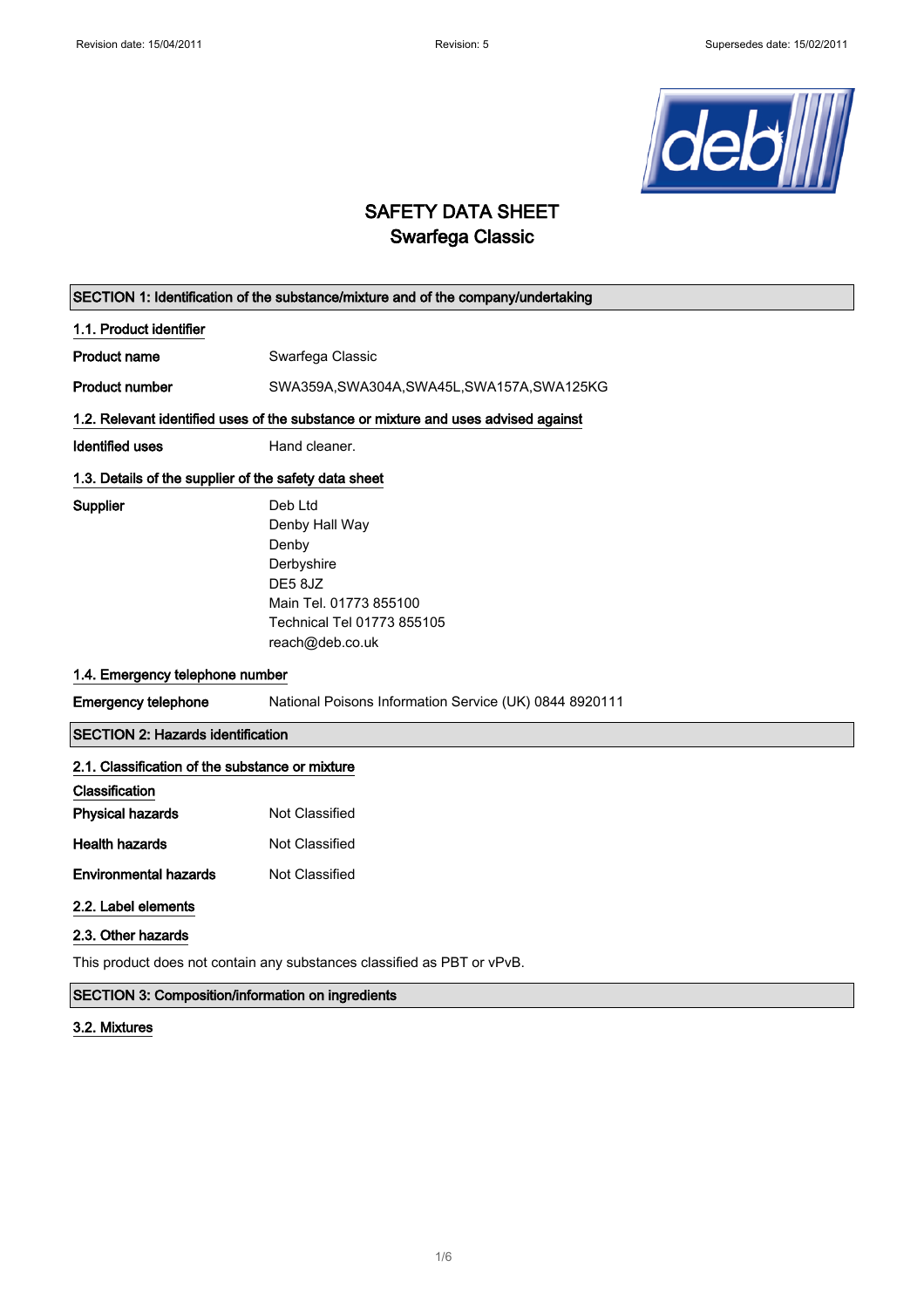#### INCI Aqua

C9-16 Alkanes/Cycloalkane Sodium Tallate Trideceth-5 Propylene Glycol Octadecyl Di-t-butyl-4-hydroxyhydrocinnamate Dimethyl Oxazolidine Parfum Sodium Benzoate Tetrasodium EDTA CI 19140 CI 42090

## SECTION 4: First aid measures

| 4.1. Description of first aid measures                                          |                                                                                                                                                                                                                    |  |
|---------------------------------------------------------------------------------|--------------------------------------------------------------------------------------------------------------------------------------------------------------------------------------------------------------------|--|
| Inhalation                                                                      | Not relevant. Unlikely route of exposure as the product does not contain volatile substances.                                                                                                                      |  |
| Ingestion                                                                       | Rinse mouth thoroughly with water. Get medical attention if any discomfort continues.                                                                                                                              |  |
| Skin contact                                                                    | Not relevant.                                                                                                                                                                                                      |  |
| Eye contact                                                                     | Remove any contact lenses and open eyelids wide apart. Continue to rinse for at least 15<br>minutes. Continue to rinse for at least 15 minutes. Get medical attention promptly if symptoms<br>occur after washing. |  |
| 4.2. Most important symptoms and effects, both acute and delayed                |                                                                                                                                                                                                                    |  |
| Inhalation                                                                      | No specific symptoms known.                                                                                                                                                                                        |  |
| Ingestion                                                                       | No specific symptoms known.                                                                                                                                                                                        |  |
| <b>Skin contact</b>                                                             | Does not decompose when used and stored as recommended.                                                                                                                                                            |  |
| Eye contact                                                                     | May cause temporary eye irritation.                                                                                                                                                                                |  |
| 4.3. Indication of any immediate medical attention and special treatment needed |                                                                                                                                                                                                                    |  |
| Notes for the doctor                                                            | No specific recommendations.                                                                                                                                                                                       |  |
| <b>SECTION 5: Firefighting measures</b>                                         |                                                                                                                                                                                                                    |  |
| 5.1. Extinguishing media                                                        |                                                                                                                                                                                                                    |  |
| Suitable extinguishing media                                                    | The product is not flammable. Use fire-extinguishing media suitable for the surrounding fire.                                                                                                                      |  |
| 5.2. Special hazards arising from the substance or mixture                      |                                                                                                                                                                                                                    |  |
| Hazardous combustion<br>products                                                | No known hazardous decomposition products.                                                                                                                                                                         |  |
| 5.3. Advice for firefighters                                                    |                                                                                                                                                                                                                    |  |
| Protective actions during<br>firefighting                                       | No specific firefighting precautions known.                                                                                                                                                                        |  |
| <b>SECTION 6: Accidental release measures</b>                                   |                                                                                                                                                                                                                    |  |
|                                                                                 | 6.1. Personal precautions, protective equipment and emergency procedures                                                                                                                                           |  |
| <b>Personal precautions</b>                                                     | Avoid contact with eyes.                                                                                                                                                                                           |  |
| 6.2. Environmental precautions                                                  |                                                                                                                                                                                                                    |  |

Environmental precautions Not considered to be a significant hazard due to the small quantities used.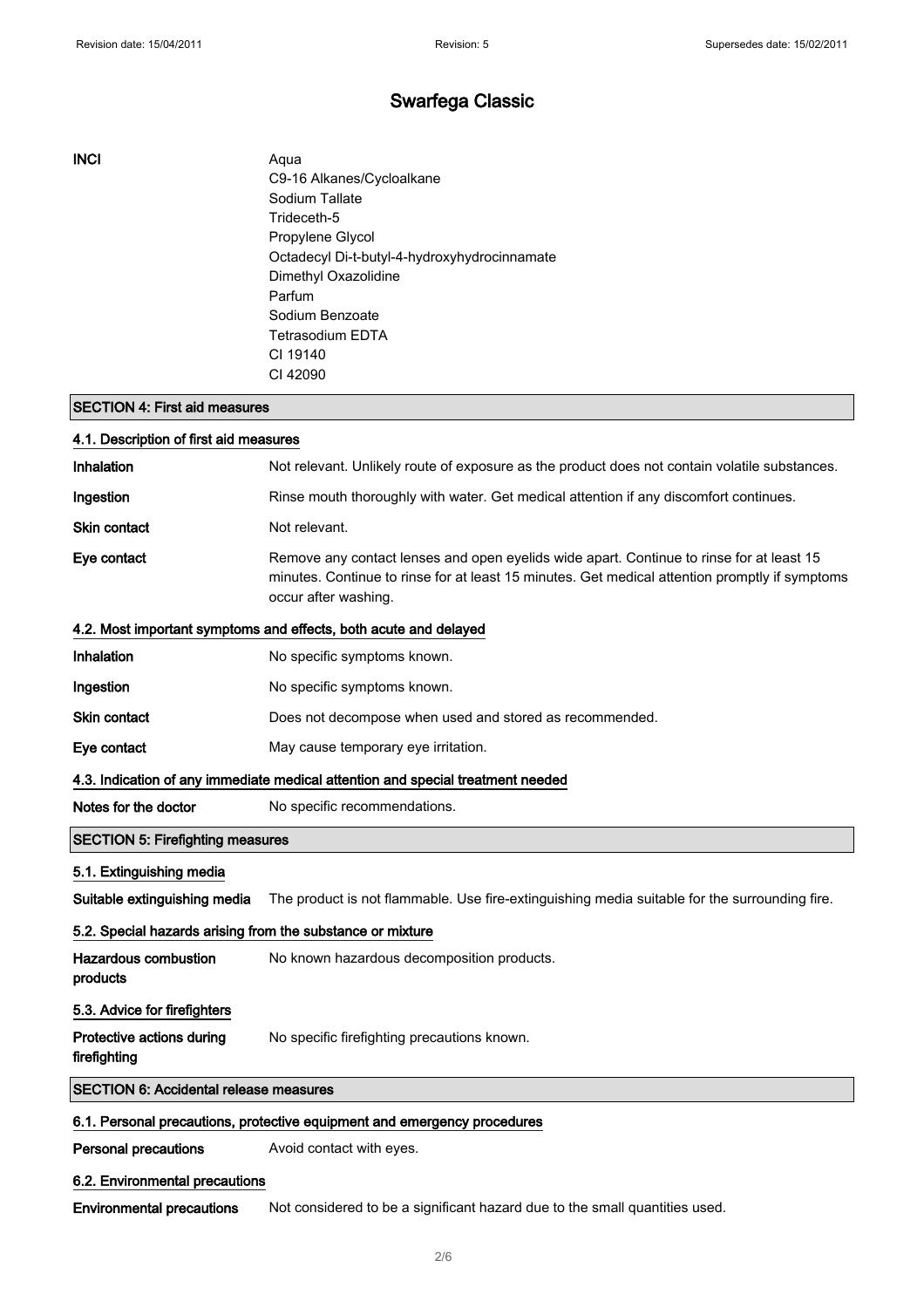| 6.3. Methods and material for containment and cleaning up         |                                                                                                                                                                                                                                                  |  |
|-------------------------------------------------------------------|--------------------------------------------------------------------------------------------------------------------------------------------------------------------------------------------------------------------------------------------------|--|
| Methods for cleaning up                                           | Flush away spillage with plenty of water. Avoid contamination of ponds or watercourses with<br>washing down water. Absorb spillage with non-combustible, absorbent material. Do not<br>discharge into drains or watercourses or onto the ground. |  |
| 6.4. Reference to other sections                                  |                                                                                                                                                                                                                                                  |  |
| Reference to other sections                                       | For waste disposal, see Section 13.                                                                                                                                                                                                              |  |
| <b>SECTION 7: Handling and storage</b>                            |                                                                                                                                                                                                                                                  |  |
| 7.1. Precautions for safe handling                                |                                                                                                                                                                                                                                                  |  |
| <b>Usage precautions</b>                                          | Avoid contact with eyes.                                                                                                                                                                                                                         |  |
| 7.2. Conditions for safe storage, including any incompatibilities |                                                                                                                                                                                                                                                  |  |
| <b>Storage precautions</b>                                        | Store in closed original container at temperatures between 0°C and 30°C.                                                                                                                                                                         |  |
| 7.3. Specific end use(s)                                          |                                                                                                                                                                                                                                                  |  |
| Specific end use(s)                                               | The identified uses for this product are detailed in Section 1.2.                                                                                                                                                                                |  |
| <b>SECTION 8: Exposure Controls/personal protection</b>           |                                                                                                                                                                                                                                                  |  |
| 8.1. Control parameters                                           |                                                                                                                                                                                                                                                  |  |
| Ingredient comments                                               | No exposure limits known for ingredient(s).                                                                                                                                                                                                      |  |
| 8.2. Exposure controls                                            |                                                                                                                                                                                                                                                  |  |
| Appropriate engineering<br>controls                               | Not relevant.                                                                                                                                                                                                                                    |  |
| Eye/face protection                                               | Not relevant.                                                                                                                                                                                                                                    |  |
| Hygiene measures                                                  | Not relevant.                                                                                                                                                                                                                                    |  |
| <b>Respiratory protection</b>                                     | No specific recommendations.                                                                                                                                                                                                                     |  |
| <b>SECTION 9: Physical and Chemical Properties</b>                |                                                                                                                                                                                                                                                  |  |
| 9.1. Information on basic physical and chemical properties        |                                                                                                                                                                                                                                                  |  |
| Appearance                                                        | Coloured gel.                                                                                                                                                                                                                                    |  |
| Colour                                                            | Green.                                                                                                                                                                                                                                           |  |
| Odour                                                             | Characteristic.                                                                                                                                                                                                                                  |  |
| 9.2. Other information                                            |                                                                                                                                                                                                                                                  |  |
| Other information                                                 | None.                                                                                                                                                                                                                                            |  |
| <b>SECTION 10: Stability and reactivity</b>                       |                                                                                                                                                                                                                                                  |  |
| 10.1. Reactivity                                                  |                                                                                                                                                                                                                                                  |  |
| Reactivity                                                        | There are no known reactivity hazards associated with this product.                                                                                                                                                                              |  |
| 10.2. Chemical stability                                          |                                                                                                                                                                                                                                                  |  |
| <b>Stability</b>                                                  | Stable at normal ambient temperatures.                                                                                                                                                                                                           |  |
| 10.3. Possibility of hazardous reactions                          |                                                                                                                                                                                                                                                  |  |
| Possibility of hazardous<br>reactions                             | None known.                                                                                                                                                                                                                                      |  |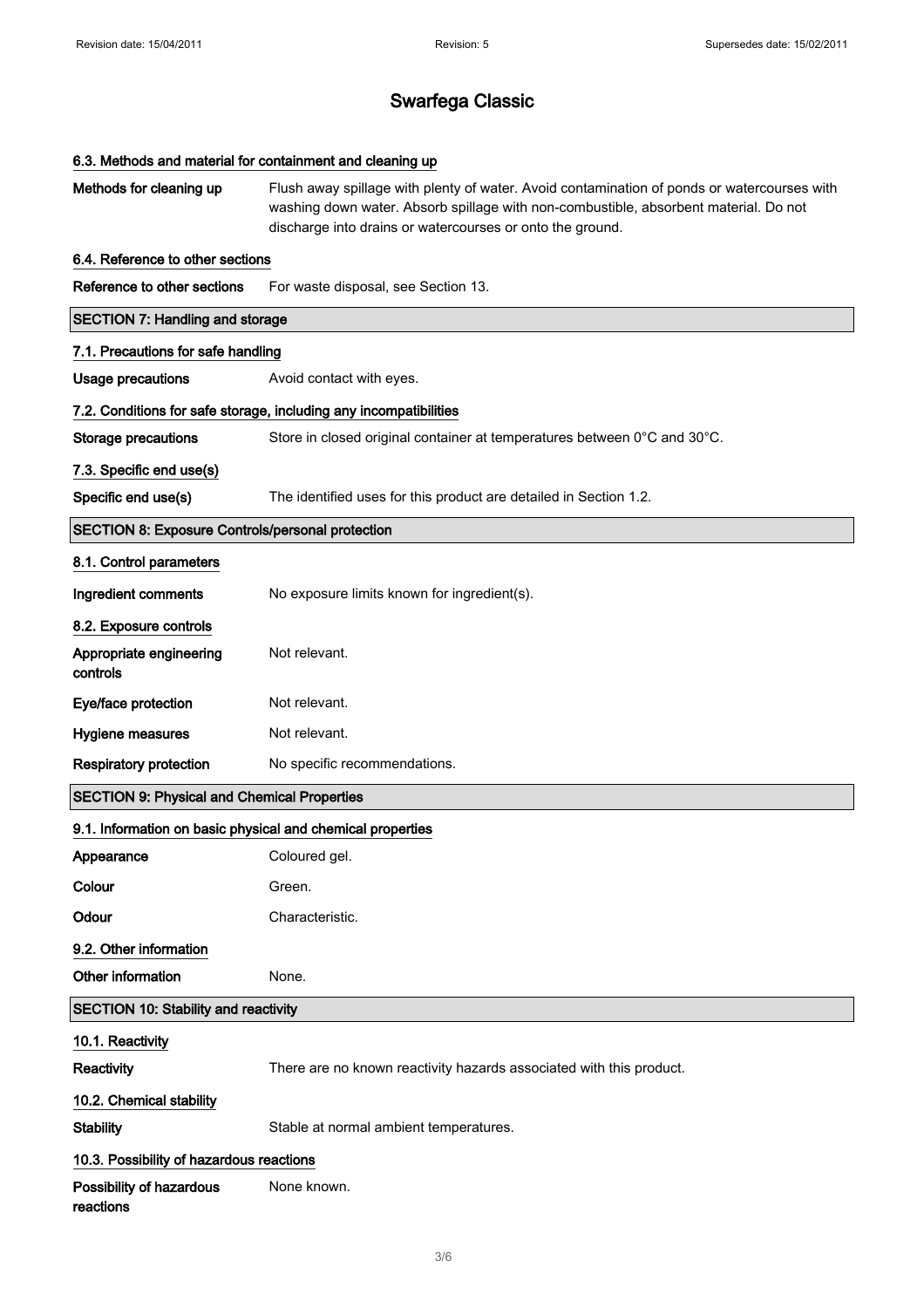| 10.4. Conditions to avoid                    |                                                                                                                                                                                                                                                                                                                                                                                                                         |  |
|----------------------------------------------|-------------------------------------------------------------------------------------------------------------------------------------------------------------------------------------------------------------------------------------------------------------------------------------------------------------------------------------------------------------------------------------------------------------------------|--|
| <b>Conditions to avoid</b>                   | There are no known conditions that are likely to result in a hazardous situation.                                                                                                                                                                                                                                                                                                                                       |  |
| 10.5. Incompatible materials                 |                                                                                                                                                                                                                                                                                                                                                                                                                         |  |
| Materials to avoid                           | No specific material or group of materials is likely to react with the product to produce a<br>hazardous situation.                                                                                                                                                                                                                                                                                                     |  |
| 10.6. Hazardous decomposition products       |                                                                                                                                                                                                                                                                                                                                                                                                                         |  |
| Hazardous decomposition<br>products          | Does not decompose when used and stored as recommended.                                                                                                                                                                                                                                                                                                                                                                 |  |
| <b>SECTION 11: Toxicological information</b> |                                                                                                                                                                                                                                                                                                                                                                                                                         |  |
| 11.1. Information on toxicological effects   |                                                                                                                                                                                                                                                                                                                                                                                                                         |  |
|                                              |                                                                                                                                                                                                                                                                                                                                                                                                                         |  |
| Inhalation                                   | No specific health hazards known.                                                                                                                                                                                                                                                                                                                                                                                       |  |
| Ingestion                                    | May cause discomfort if swallowed.                                                                                                                                                                                                                                                                                                                                                                                      |  |
| <b>Skin contact</b>                          | Skin irritation should not occur when used as recommended.                                                                                                                                                                                                                                                                                                                                                              |  |
| Eye contact                                  | May cause temporary eye irritation.                                                                                                                                                                                                                                                                                                                                                                                     |  |
| <b>SECTION 12: Ecological Information</b>    |                                                                                                                                                                                                                                                                                                                                                                                                                         |  |
| Ecotoxicity                                  | Not regarded as dangerous for the environment.                                                                                                                                                                                                                                                                                                                                                                          |  |
| 12.1. Toxicity                               |                                                                                                                                                                                                                                                                                                                                                                                                                         |  |
| 12.2. Persistence and degradability          |                                                                                                                                                                                                                                                                                                                                                                                                                         |  |
|                                              | Persistence and degradability The surfactant(s) contained in this product complies(comply) with the biodegradability criteria<br>as laid down in Regulation (EC) No. 648/2004 on detergents. Data to support this assertion<br>are held at the disposal of the competent authorities of the Member States and will be made<br>available to them at their direct request, or at the request of a detergent manufacturer. |  |
| 12.3. Bioaccumulative potential              |                                                                                                                                                                                                                                                                                                                                                                                                                         |  |
| <b>Bioaccumulative potential</b>             | No data available on bioaccumulation.                                                                                                                                                                                                                                                                                                                                                                                   |  |
| 12.4. Mobility in soil                       |                                                                                                                                                                                                                                                                                                                                                                                                                         |  |
| <b>Mobility</b>                              | The product is soluble in water.                                                                                                                                                                                                                                                                                                                                                                                        |  |
| 12.5. Results of PBT and vPvB assessment     |                                                                                                                                                                                                                                                                                                                                                                                                                         |  |
| <b>Results of PBT and vPvB</b><br>assessment | This product does not contain any substances classified as PBT or vPvB.                                                                                                                                                                                                                                                                                                                                                 |  |
| 12.6. Other adverse effects                  |                                                                                                                                                                                                                                                                                                                                                                                                                         |  |
| Other adverse effects                        | None known.                                                                                                                                                                                                                                                                                                                                                                                                             |  |
| <b>SECTION 13: Disposal considerations</b>   |                                                                                                                                                                                                                                                                                                                                                                                                                         |  |
| 13.1. Waste treatment methods                |                                                                                                                                                                                                                                                                                                                                                                                                                         |  |
| <b>General information</b>                   | When handling waste, the safety precautions applying to handling of the product should be<br>considered.                                                                                                                                                                                                                                                                                                                |  |
| <b>Disposal methods</b>                      | Dispose of waste to licensed waste disposal site in accordance with the requirements of the<br>local Waste Disposal Authority.                                                                                                                                                                                                                                                                                          |  |
| <b>SECTION 14: Transport information</b>     |                                                                                                                                                                                                                                                                                                                                                                                                                         |  |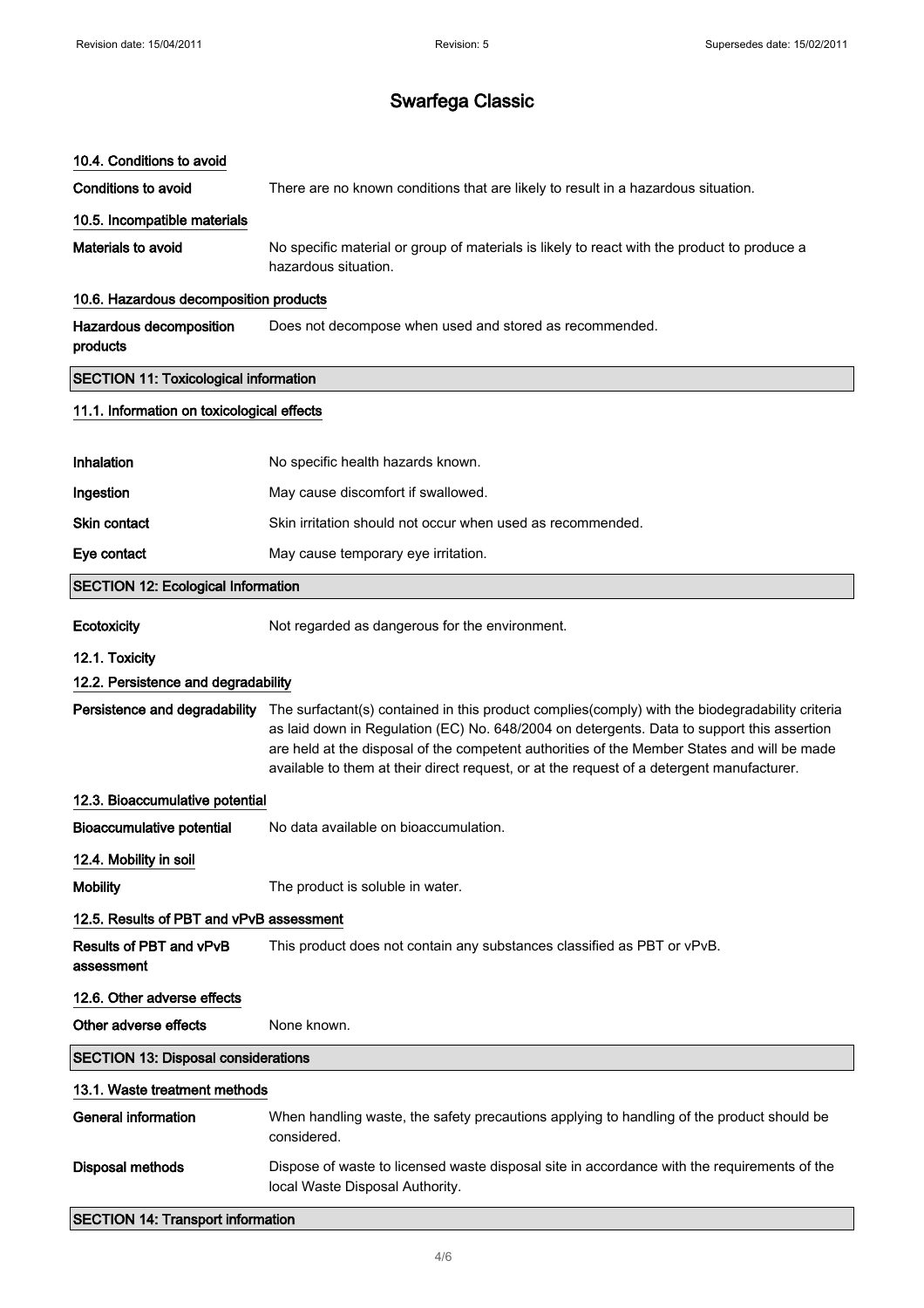#### Road transport notes Not classified.

Rail transport notes Not classified.

Sea transport notes Not classified.

Air transport notes Not classified.

#### 14.1. UN number

Not applicable.

#### 14.2. UN proper shipping name

Not applicable.

#### 14.3. Transport hazard class(es)

Not applicable.

#### 14.4. Packing group

Not applicable.

#### 14.5. Environmental hazards

#### Environmentally hazardous substance/marine pollutant

No.

#### 14.6. Special precautions for user

Not applicable.

#### 14.7. Transport in bulk according to Annex II of MARPOL73/78 and the IBC Code

Transport in bulk according to Not applicable. Annex II of MARPOL 73/78 and the IBC Code

## SECTION 15: Regulatory information

#### 15.1. Safety, health and environmental regulations/legislation specific for the substance or mixture

EU legislation This is a cosmetic product regulated by Regulation EC no 1223/2009 (as amended) and is thus exempt from the Safety Data Sheet requirements of Regulation EC no 453/2010. It is also exempt from exempt from the classification and labelling rules of the Classification, Labelling and Packaging Regulation (EC) No 1272/2008.

Water hazard classification WGK 1

#### 15.2. Chemical safety assessment

No chemical safety assessment has been carried out.

#### SECTION 16: Other information

| <b>Revision comments</b> | Revision of information NOTE: Lines within the margin indicate significant changes from the<br>previous revision. |
|--------------------------|-------------------------------------------------------------------------------------------------------------------|
| <b>Revision date</b>     | 15/04/2011                                                                                                        |
| Revision                 | 5                                                                                                                 |
| Supersedes date          | 15/02/2011                                                                                                        |
| Risk phrases in full     | NC Not classified.                                                                                                |